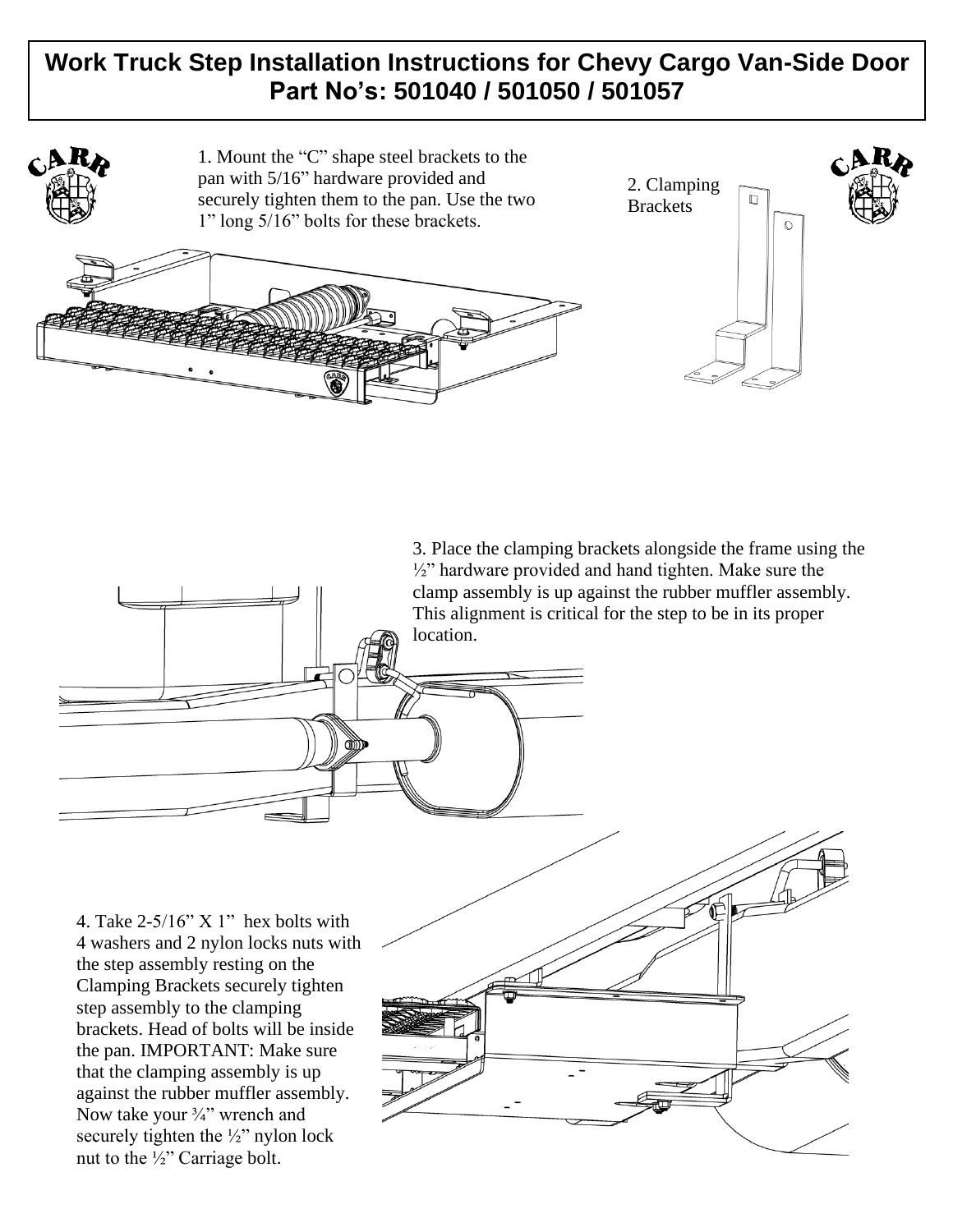## **Work Truck Step Installation Instructions for Chevy Cargo Van-Side Door Part No's: 501040 / 501050 / 501057**

5. With the "C" shaped steel brackets resting on the rocker panel, mark two sets of lines with a pencil on the outside of the body metal that line up with edges of each "C" shaped steel bracket. Measure in ½" from the edge of the rocker panel and mark a line between both sets of lines you have just marked. Mark another line exactly between the lines you first marked. You now have a cross-hair. Center-punch these areas and drill out with a 5/16" drill bit.



6. Take the two 1" long 5/16" bolts with washers and nylon lock nuts and securely tighten the "C" shaped steel brackets to the vehicle's rocker panel.

> 7. Remove the bolt assemblies that hold the "C" shaped steel brackets to the pan. Take the cover plate and slide it between the pan and the "C" shaped steel brackets. Align the holes and reinstall the bolt assemblies just removed. Take the remaining  $5/16$ " X  $\frac{3}{4}$ " bolts with washers and nylon lock nuts and securely tighten the cover plate to the pan.



אוו

ᡂ



8. Fully assembled unit